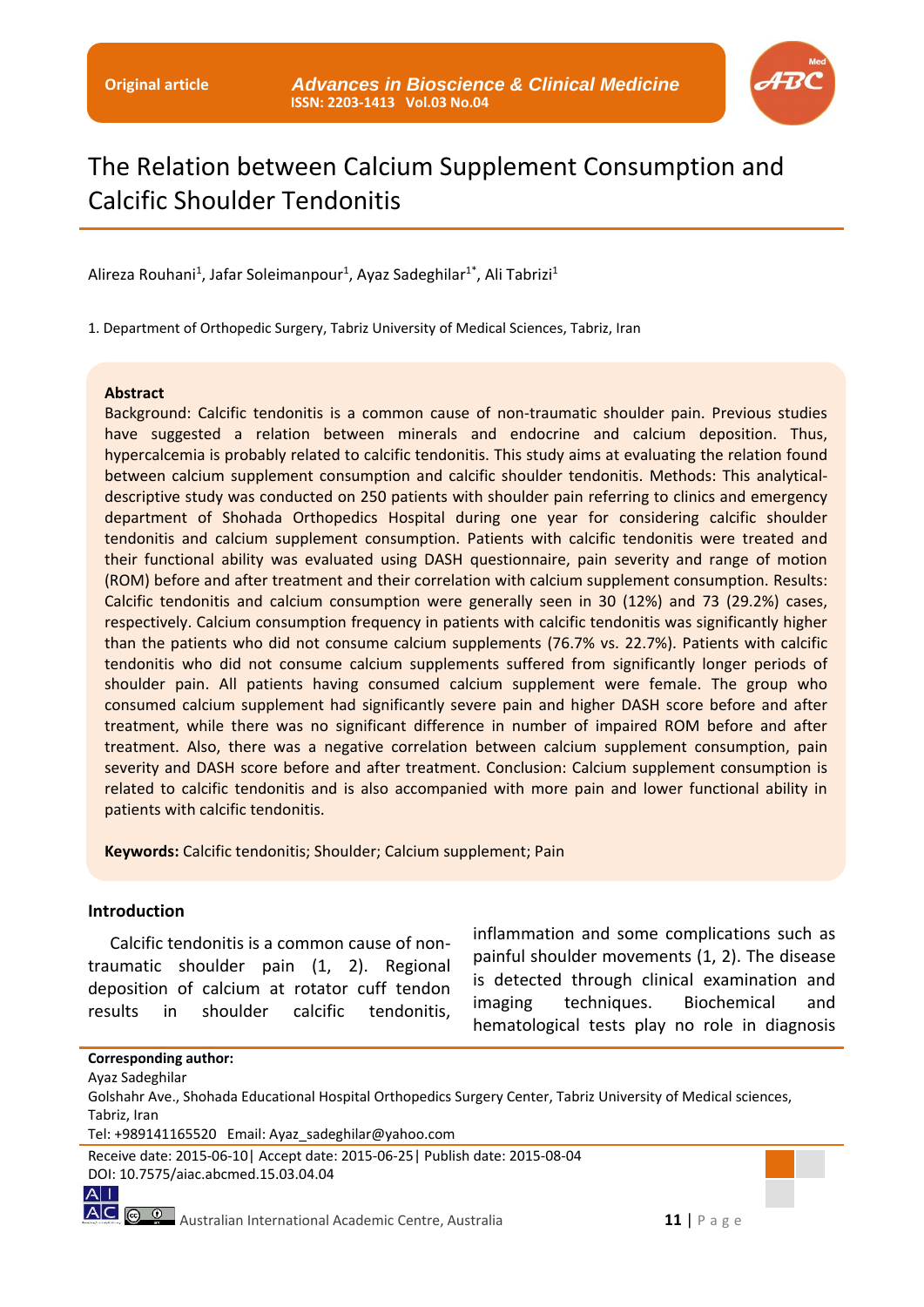

process of the disease (2, 3). Calcium deposits cyclically and is divided into three main stages: 1) pre-calcific which lacks any clinical symptoms and pain; 2) calcific which is divided into three formative, resting, and resorptive phases; and 3) post-calcific which includes repair phase and the patient may suffer from pain (4).

Etiology and pathogenesis of shoulder calcific tendonitis is not already known and several studies were conducted on different factors (1-3). It is observed that the more the calcium deposition in shoulder, the more the disease severity (5). Thus, it is possible to prevent from disease or reduce its severity through controlling possible factors which increase calcium level. Previous studies suggested a relation between status of body minerals and endocrine and calcium calcification. Higher prevalence of thyroid and steroid hormone variations in patients suffering from calcific tendinitis has been reported in comparison with healthy subjects (6). Additionally, it has been stated that a transient hyperparathyroidism and a subsequent secondary hypercalcemia to vitamin D insufficiency may result in calcification in shoulder tendonitis (7). Therefore, it is possible that nutritional supplements increasingly consumed by patients may be involved in initiation/intensification of symptoms or progression of the disease. The present study was designed to evaluate the relation found between calcium supplements consumption and shoulder calcific tendinitis.

#### **Materials and methods**

In an analytical-descriptive study, 250 patients with shoulder calcific tendinitis were identified. All patients were studied considering basic findings as well as consumption of calcium supplements and other possible etiologies and frequency of tendinitis and supplements consumption was determined. Initially, clinical examinations, CT scan, and radiological findings were evaluated and

recorded in the checklist. Range of motion of shoulder and pain severity of the patients was studied. History of calcium supplements consumption was evaluated and recorded considering dosage and duration. Additionally, functional ability of the patients suffering from calcific tendinitis was studied before and after surgery using DASH score.

Therapeutic results of calcium supplements in consumers and subjects of the control group (without consumption of these supplements) were compared within a three-month follow-up period. Pain severity during follow-up period was evaluated using Visual Analog Scale when the patients referred to the center. DASH is a 30-item questionnaire designed to measure physical symptoms and function of the patients suffering from musculoskeletal disorders. The questionnaire evaluates functional status of upper limb of the patient within the last one week. The questionnaire includes items to measure problems of the patient in routine affairs (21 questions), pain severity during sleep and activity and joint stiffness (5 questions), and role of upper limbs in social and occupational activities (4 questions). To obtain useful results, the patient should answer at least 27 questions out of 30 ones. Score of the questionnaire is 100 and the more the score close to 100, the more disabled the patient. Validity and reliability of the questionnaire has been approved in Iranian medical societies (8).

Range of motion of the shoulder was measured in main motions such as flexion, extension, internal rotation, and external rotation using goniometer and the results were classified as normal or reduced ROM before and after treatment.

# Statistical analysis

All understudy data were analyzed using SPSS.17 statistical software and descriptive statistical methods such as frequency and percentage. To compare quantitative findings

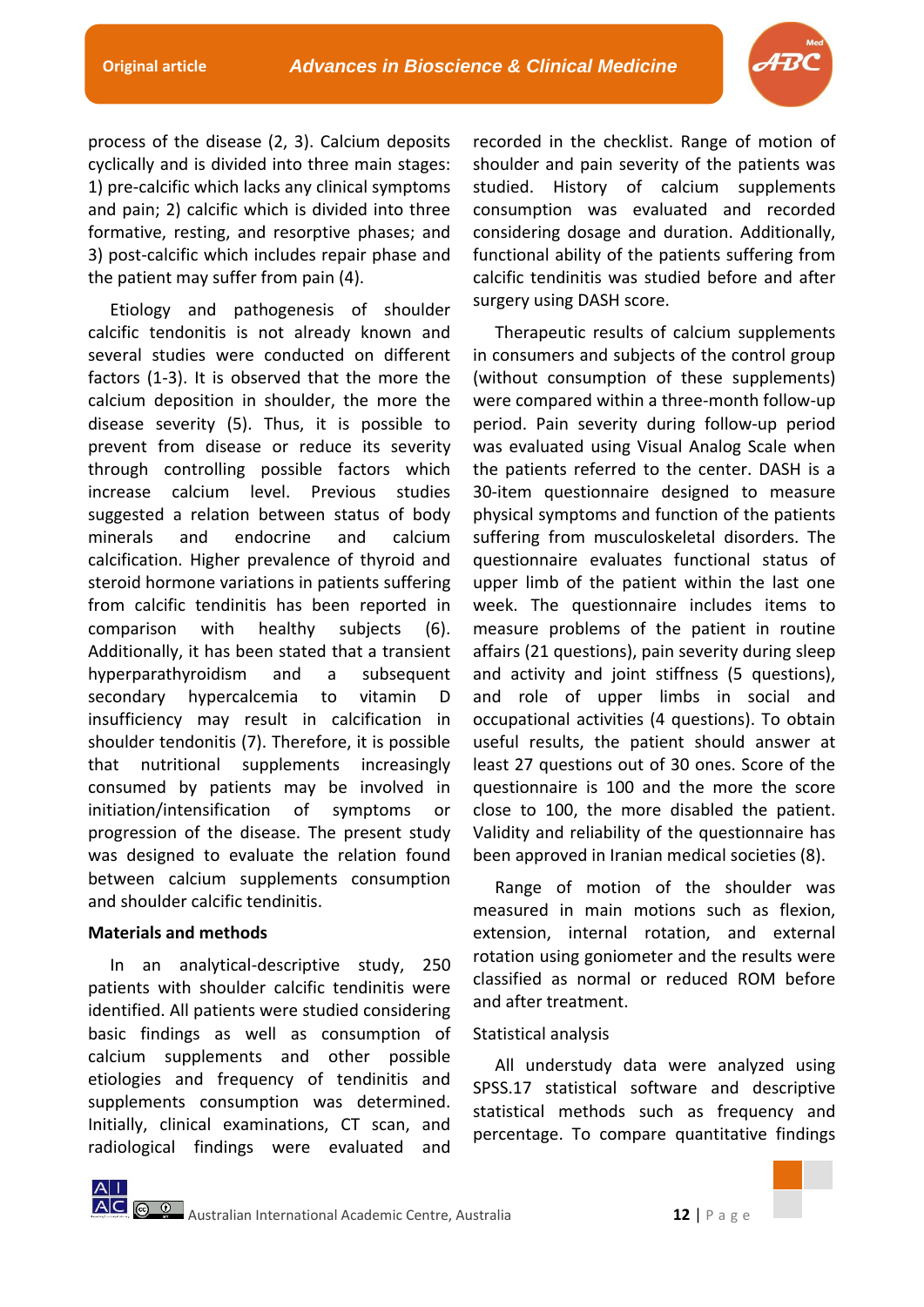

between two groups, Independent T-test and Mann-Whitney U test were used for normal and abnormal distributions, respectively. Also, Chi square test and Fischer exact test (if required) were used to evaluate qualitative findings. In this study, P<0.05 was considered as statistically significant.

### **Results**

The present study was conducted on 250 patients (73 male (29.2%) and 177 (70.8%) male and female, respectively) suffering from shoulder pain. The patients were qualified to enter the study which was conducted for one year. Age average of the patients was 54.50±9.06 years (median=54). The youngest and oldest patients were 26 and 78 years old, respectively. Calcific tendinitis was seen in 30 (12%) patients. Additionally, calcium consumption was reported in 73 (29.2%) patients. Age average of the patients in the calcific tendinitis group and the control group was 52.30±11.94 and 54.80±8.58 years, respectively. There was not any statistically significant difference between these groups (P=0.15).

Frequency of calcium supplements consumption was significantly higher in patients suffering from calcific tendinitis compared to without tendinitis, 76.7% versus 22.7% (p<0.001). Average dosage of calcium consumption was determined in subjects of both groups with history of calcium consumption. It was 14.43±13.24 and 13.34±9.99 months in the groups with and without tendinitis, respectively. Although calcium was consumed for shorter periods in tendinitis group, the difference was not statistically significant (p=0.27).

Table 1 shows basic findings in the patients suffering from calcific tendinitis with and without consumption of calcium supplements. As seen, shoulder pain arising from calcific tendinitis lasted for longer periods in the group

which did not consume calcium supplement. All cases of calcium supplements consumption were female.

The patients suffering from tendinitis underwent physiotherapy accompanied by NSAID. All patients responded to the treatment process and surgery was not required to mitigate the pain or improve shoulder function. VAS scale was used to measure pain severity before (7.80±2.09) and after (2.63±1.51) treatment. The difference was statistically significant (P<0.001). Functional point of DASH was 60.43±10.12 before and 23.00±10.77 after treatment which was significantly improved after treatment (P<0.001). There was reduced ROM in 20 (66.7%) subjects before treatment and it was reduced to 4 subjects (13.3%) after treatment.

Table 2 refers to pain severity, physical function status, and range of motion before and after treatment in the groups with and without calcium supplement consumption. According to this table, patients consuming calcium supplements experienced more severe pain and higher DASH score before and after treatment in comparison with the group without calcium supplement consumption. In spite of more restricted range of motion before and after treatment in the group with calcium supplement consumption, the difference was not statistically significant. The relation between calcium consumption and pain severity, DASH score, and ROM before and after surgery was determined using Pearson coefficient. Statistically, there was a significant relation between calcium consumption and pain severity before (r=-0.40 and P=0.02) and after (r=-0.44, P=0.01) treatment, and DASH score before (r=-0.365, P=0.04) and after (r=- 0.379, P=0.03) treatment. ROM was studied after treatment as response rate to treatment and there was not observed any significant statistical relation (r-=0.216, P=0.25).

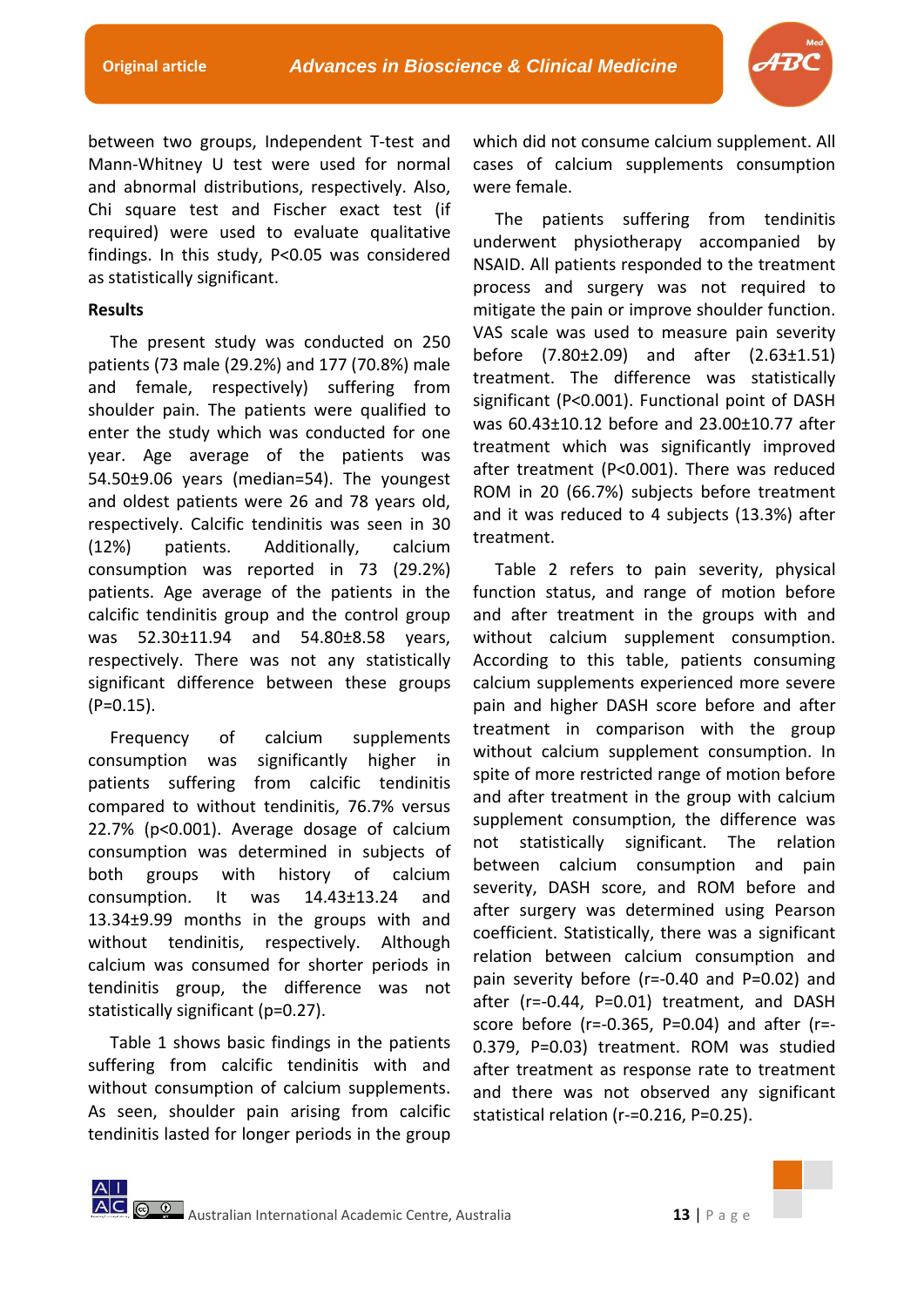

|                           |        | With supplement<br>consumption | <b>Without supplement</b><br>consumption | P value |
|---------------------------|--------|--------------------------------|------------------------------------------|---------|
| Age                       |        | 53.69±11.46                    | 47.71±13.25                              | 0.25    |
| Gender                    | Male   |                                | 3(42.9%)                                 | 0.009   |
|                           | Female | 23 (100%)                      | 4(57.1%)                                 |         |
| Duration of shoulder pain |        | $5.80 \pm 1.60$                | 37.57±13.98                              | < 0.001 |

**Table 1:** Basic findings in patients suffering from calcific tendinitis with and without calcium supplements consumption

|                     |               | With supplement<br>consumption | <b>Without supplement</b><br>consumption | P value |
|---------------------|---------------|--------------------------------|------------------------------------------|---------|
| Pain severity (VAS) | Before        | $8.26 \pm 2.07$                | $6.28 \pm 1.38$                          | 0.02    |
|                     | After         | $3.00 \pm 1.47$                | $1.42 \pm 0.97$                          | 0.01    |
| DASH score          | <b>Before</b> | $62.43 \pm 10.18$              | 53.85±10.98                              | 0.04    |
|                     | After         | $25.21 \pm 10.48$              | 15.71±8.80                               | 0.03    |
| Reduced ROM         | <b>Before</b> | 15 (65.2%)                     | 4(57.1%)                                 | 0.69    |
|                     | After         | 4 (17.4%)                      | 0                                        | 0.54    |

**Table 2:** Pain severity, physical function status, and range of motion before and after treatment between subjects with and without calcium supplement consumption

## **Discussion**

Calcific tendonitis is a common cause of nontraumatic shoulder pain (9-12) and is prevalently seen in old patients (13, 14). Several studies have reported different frequencies of calcific tendinitis. Its prevalence in non-symptomatic subjects was 2.7-7.5% and in the symptomatic ones 6.5% (15, 16).

In the present study, calcific tendinitis was observed in 12% of the patients referring with symptomatic shoulder pain. However, difference between volume of the understudy samples and time interval of the patients' evaluation might have affected the results. Calcium deposition at rotator cuff tendon results in shoulder calcific tendonitis, inflammation and painful symptoms (8, 9). As mentioned, etiologic factors of calcific tendinitis are still unknown and probably attributed to hypercalcemia in laboratory and clinical evaluations (17-19).

Halimi et al. suggested hypercalcemia as a probable factor in calcific tendinitis (19). According to Olszak et al., calcium deposition

may lead to complications as well as chronic inflammatory variations in the damaged area, infection, and arteriosclerosis which have a significant relation with extracellular calcium as well as its consumption (17).

Chen et al. suggest that less calcium and calcium canals blocks may prevent from calcium deposition and calcific tendinitis through reducing extracellular calcium and preventing from its transfer into the cells (18). As seen in the present study, patients suffering from calcific tendinitis had significantly higher frequency considering calcium supplements consumption in comparison with subjects without tendinitis. Calcium supplement consumption may increase extracellular calcium level, calcium deposition risk, and calcific tendinitis. Similarly, Agrawal and Owen referred to probable role of post-graft hypercalcemia in appearing of calcific tendinitis in their study conducted on renal-grafted patients (20).

Confirming probable role of calcium and calcium supplements consumption, Yokoyama et al. demonstrated that Cimetidine decreases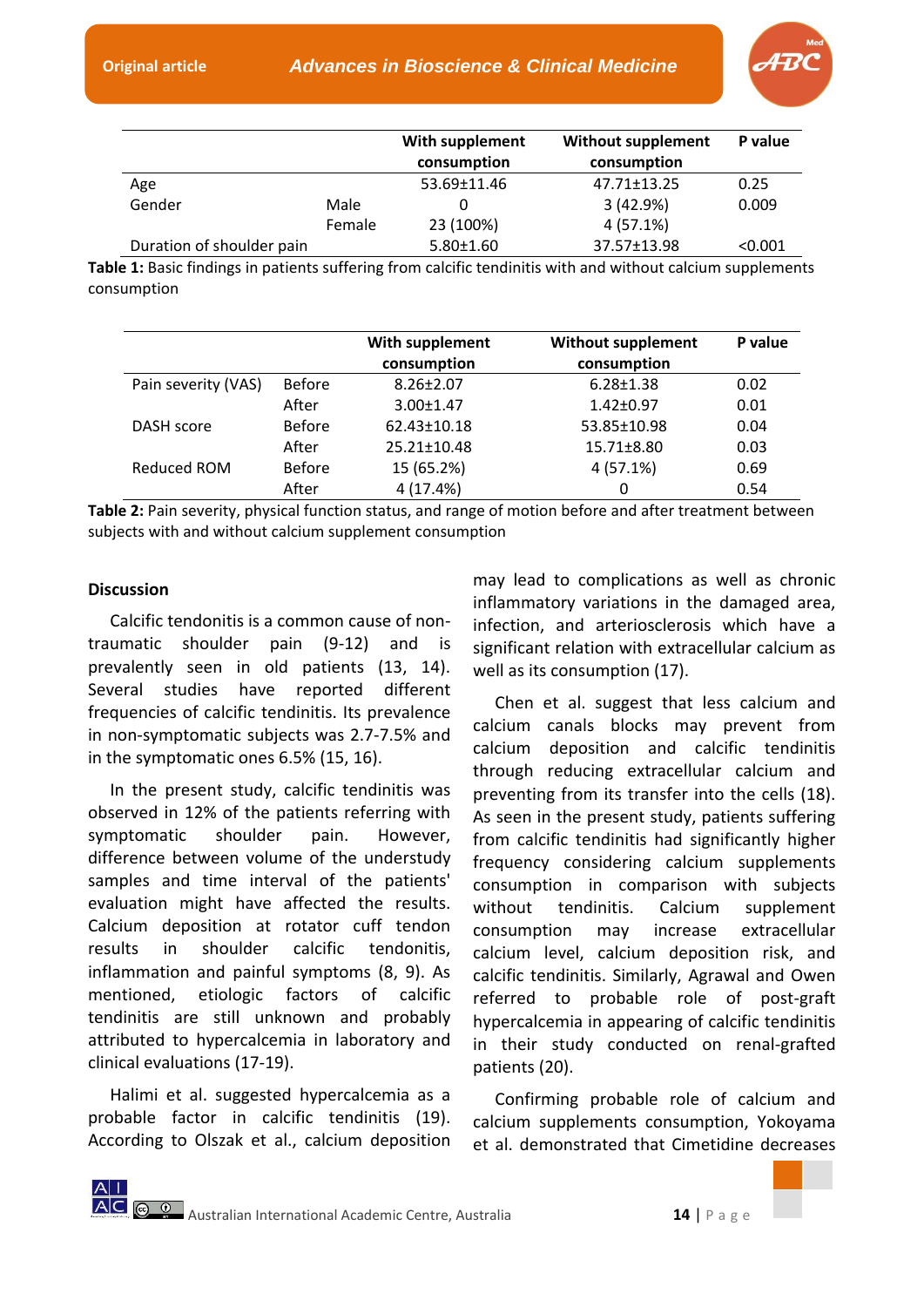

calcium deposition in tendons and improvement of patients suffering from calcific tendinitis through decreasing calcium level. Therefore, decrease of serum calcium level may prevent from reappearing and re-deposition of calcium (21). Although it is not easy to determine whether the pain is related to tendonitis or calcium depositions, acute pain appears when depositions are affected by absorption with phagocytosis (8, 17). It was observed that surgical methods well affect the patients suffering from calcific tendinitis. In this study, the patients underwent physiotherapy accompanied by NSAIDs. All patients responded to the treatment process and surgery was not required to mitigate the pain or improve shoulder function. Pain severity and physical function ability were significantly improved after treatment. Moreover, reduced ROM decreased from 66.7% to 13.3% after treatment. Similarly, Yokoyama et al. observed significant improvement considering pain severity and physical function disorder after nonsurgical treatment (21).

Evaluating effect of calcium supplement consumption, this study found a significantly negative relation between calcium

consumption and pain severity and DASH score before and after treatment such that calcium consumers experienced more severe pain and inappropriate functional point. Although both groups responded to the treatment, the difference was still observed. According to Ogan et al., higher volume of calcium deposition was associated with inappropriate progress of the disease (22). Similarly, Chiou et al. observed a significant difference between the progressed cases considering the amount containing carbonate apatite (5).

# **Conclusion**

Calcium supplement consumption is related to calcific tendonitis and is also accompanied with more pain and lower functional ability in patients with calcific tendonitis. Although exact mechanism of the relation is yet unknown, restricting calcium consumption especially in patients with history of shoulder pain may prevent from calcific tendonitis and its undesired consequences.

#### **Acknowledgement**

|            |     | This study was supported by Tabriz |           |
|------------|-----|------------------------------------|-----------|
| University | .of | Medical                            | Sciences. |

#### **References**

1. Kachewar SG, Kulkarni DS. Calcific tendinitis of the rotator cuff: a review. J Clin Diagn Res, 2013; 7(7):1482-5.

2. Suzuki K, Potts A, Anakwenze O, Singh A. Calcific Tendinitis of the Rotator Cuff: Management Options. J Am Acad Orthop Surg, 2014; 22(11):707-717.

3. Siegal DS, Wu JS, Newman JS, Del Cura JL, Hochman MG. Calcific tendinitis: a pictorial review. Can Assoc Radiol J, 2009; 60(5):263-72.

4. Uhthoff HK, Loehr JW. Calcific tendinopathy of the rotator cuff: pathogenesis, diagnosis, and management. J Am Acad Orthop Surg, 1997; 5:183–91.

5. Chiou HJ, Hung SC, Lin SY, Wei YS, Li MJ. Correlations among mineral components progressive calcification process and clinical symptoms of calcific tendonitis. Rheumatology, 2010; 49:548–555.

6. Harvie P, Pollard TC, Carr AJ. Calcific tendinitis: Natural history and association with endocrine disorders. J Shoulder Elbow Surg, 2007; 16:169-173.

7. Cavalli L, D'Elia G, Caracchini G, De Masi De Luca A, Innocenti P, Brandi ML. P28 - Calcific Tendinopathy and Vitamin D Status: A Potential Aetiopathogenetic Factor and Therapeutic Approach. Clinical Cases in Mineral and Bone Metabolism, 2010; 7(3):234.